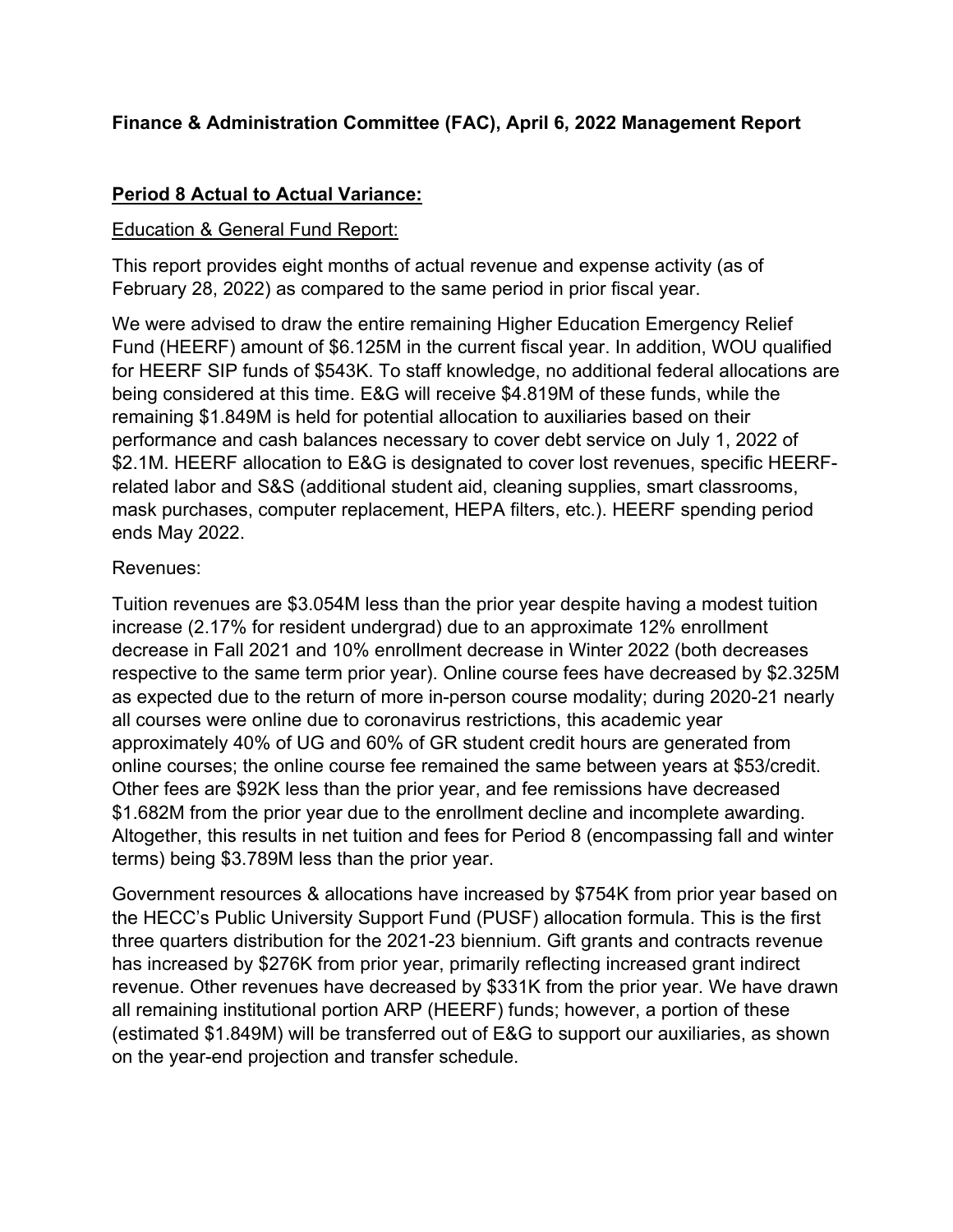Overall, total revenues are \$57.354M, \$3.034M more than the prior year. Without the influx of the \$6.125M of HEERF funds, overall revenues are down \$3.091M from the prior year, primarily because of decreased enrollment and a return to more in-person delivery.

# Expenses:

Personnel expenses are \$676K less than the prior period and reflect variations in faculty/staff from the prior year; see the vacancy report for current unfilled position information. This number encompasses the various pay adjustments that have taken place this year across employee types (cost of living adjustments, one-time bonuses/pandemic pay, step increases).

Services and supplies expenses are \$2.185M more than the prior year. FY21 was an atypical year for Service & Supplies expenses given the pandemic and impacts to supply chain timing; the increased spending so far this year is in line with expectation given a return to more in-person activity and normal operations on campus. HEERFrelated personnel and services and supplies activity show an increase of \$635K.

Overall, total expenses are \$40.992M, \$2.156M more than the prior year.

Net Revenues less Expenses:

Net revenues less expenses have increased by \$878K compared to prior year.

# Auxiliary Enterprises:

Auxiliary Enterprises is comprised of Athletics, University Housing, Campus Dining, Parking, Bookstore, Student Health & Counseling Center (SHCC), Child Development Center (CDC), Incidental Fee, and other minor operations.

## Revenues:

Auxiliary revenues all are up significantly from the prior year, which was atypical, due to the return to more in-person activity on campus. Enrollment Fees have increased by \$3.107M, also because of the change to the incidental fee structure (fee of \$355 charged to all students at credit 1). Sales and Services are up \$2.523M from the prior year, with approximately 900 students being in Housing. Other Revenue increased by \$1.343M, with a boost from Destination Western. Altogether, our auxiliary revenue totals \$12.172M and has increased \$6.973M from the prior year. As a point of reference, our auxiliary revenue from February 28, 2020 (pre-pandemic) totaled \$14.194M. So, while our auxiliaries seem to have rebounded from the worst, we have still not yet fully recovered.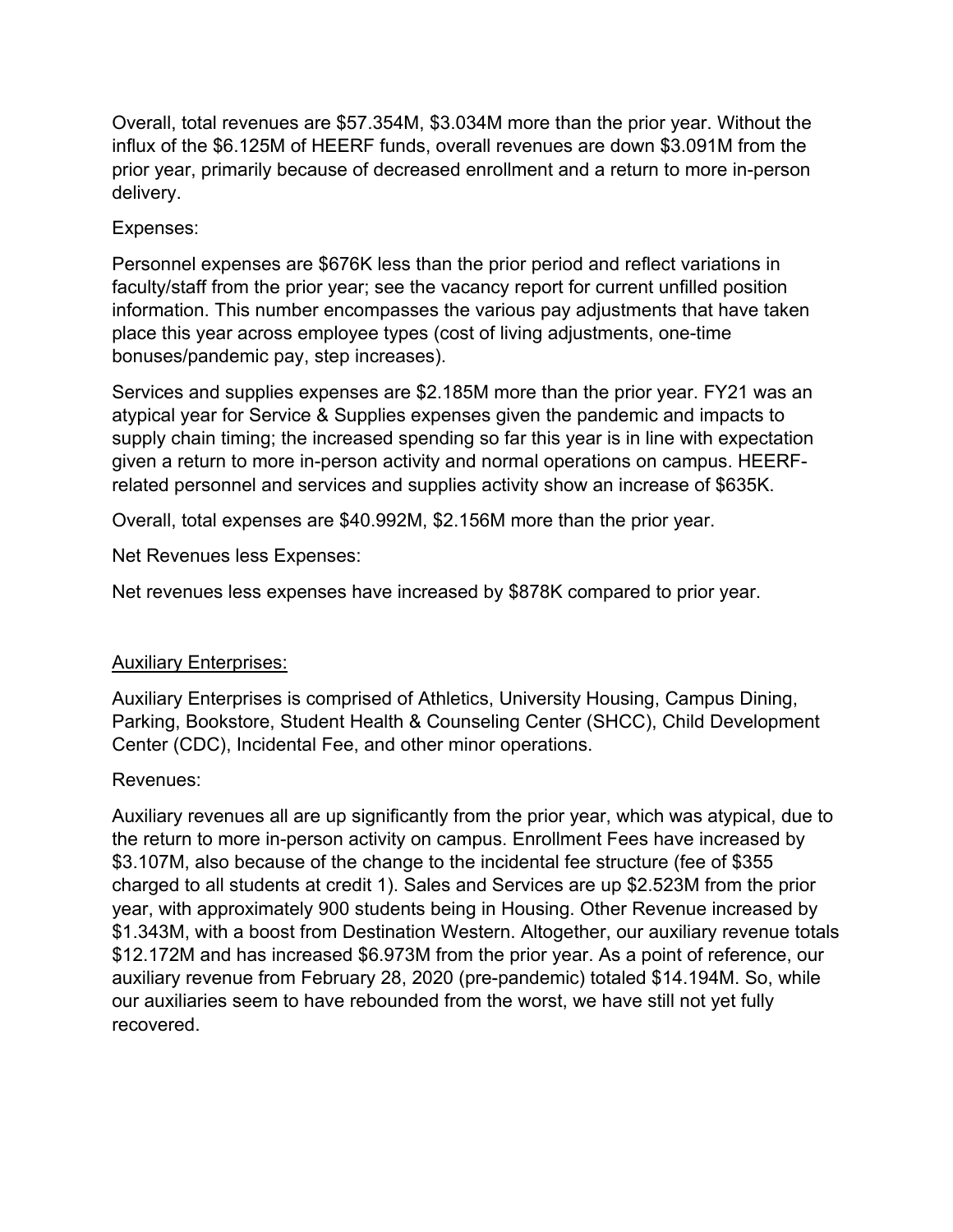# Expenses:

Personnel expenses are \$1.008M more than the prior year. Service & Supplies are \$1.613M more than the prior year. These increases are reflective of increased auxiliary activity with the return of more in-person operations.

Net Revenues less Expenses:

Net revenues less expenses total -\$141K and have increased by \$4.352M compared to prior year.

# Designated Operations, Service Departments, Clearing Funds:

Designated Operations, Service Departments, and Clearing Funds is comprised primarily of Telecommunications and Oregon Council of Presidents.

Revenues and expenses are very comparable to prior year, trending slightly to the positive.

# **FY22 Projected Year-End:**

This report provides year-end projections. The projected year-end methodology is a combination of actual revenues and expenses for the first eight months of operations and projections for the remaining four months of FY22. Projections for periods nine through twelve are based on the actual FY21 realization/burn rates for period eight, which are applied to FY22 revenues and expenses.

## Education & General Fund:

# Revenues:

Total revenues are projected to be \$67.355M, \$877K more than the FY22 budget. Altogether, net student fees & tuition are projected to be \$144K more than the adjusted budget, which encompasses a projection of \$5.5M for fee remissions. Gifts, grants, and contracts are projected at \$1.643M, \$1.021M higher than the FY22 budget, primarily because of increased grant indirect activity. Other revenues are projected to be \$2.313M, \$287K less than the FY22 budgeted amount.

# Expenses:

Total expenses are projected to be \$66.633M, \$844K less than the FY22 budget. Personnel is projected to be \$56.253M, \$993K less than the budget due to salvage savings from vacant positions. This projection is built on the assumption that the remaining four months of payroll for the year will be equivalent to February. Service and supplies are projected to be \$10.213M. Due to how atypical FY21 was, using prior year's burn rate for projections is not prudent, instead FY19's S&S burn rate (prepandemic) of 56.99% was utilized.

Transfer Schedule: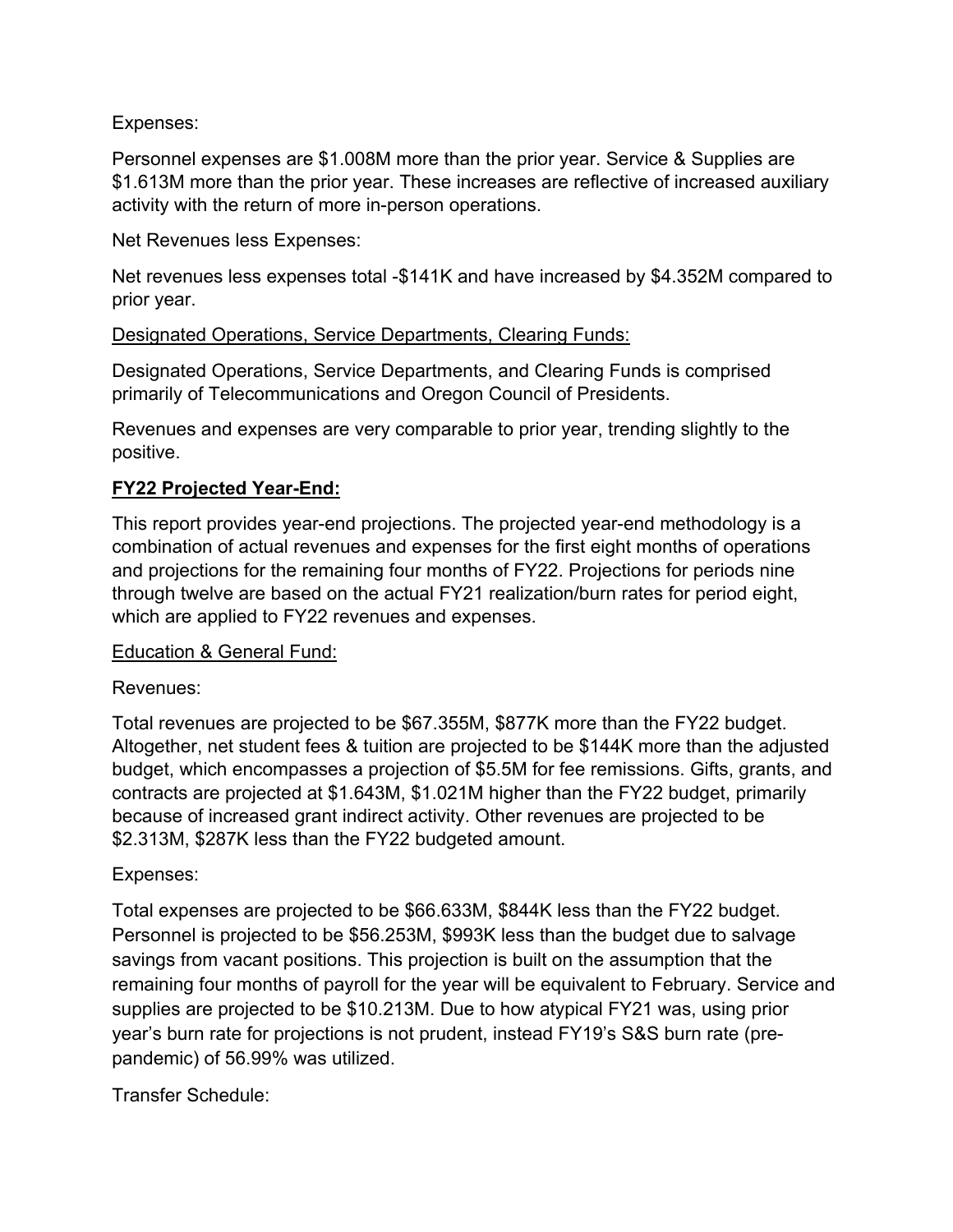A projected transfer schedule is attached to provide details for the projected transfers in and out. This includes the standard transfers out of support to Athletics and the Child Development Center, as well as one-time HEERF-related transfers.

# One-Time Activities:

One-time activities include a \$4.819M reimbursement to E&G. In consultation with our auditors during our FY21 audit, we drew down the remaining balances of all HEERF funds. Although this has changed how we track the funds on our books, managerially the funds will be used for the same purposes as originally planned (COVID-support staff, transitioning to online delivery, one-time equipment purchases, support to auxiliaries, etc.). As a result, you can see that more HEERF funds have flown through to E&G than originally anticipated (\$4.819M compared to the budgeted \$3M). However, there are also additional HEERF-related expenses (\$132K of personnel and \$1.015M of S&S). The HEERF-related revenues and expenses netted together total \$3.672M due to an additional \$543K of HEERF Strengthening Institutional Programs (SIP) funds received. Other one-time activities include retirement incentive payments for five faculty, LAS start-up funds, Banner financial aid implementation, and other misc. activities.

Net Revenues less Expenses and Transfers:

Net revenues less expenses and transfers are projected to be a gain of \$494K versus the FY22 budget of a loss of \$2.240M. Projected year-end fund balance is \$11.364M, or 16.87% of projected revenues. Without the influx of the one-time \$3.672M of HEERF funds, our projected year end fund balance would be \$7.692M, or 11.42%.

# Auxiliary Enterprises:

## Revenues:

In FY21, auxiliary revenue was low fall and winter terms, and then increased spring term; in FY22, our auxiliary revenue is following a much more typical trend. Using our typical projection methodology that looks at the prior year's realization rate, therefore would skew the projection, so different realization percentages are assumed. Enrollment fees are projected using 67% (since P8 actuals reflect 2 of 3 terms' fees), totaling \$5.878M, \$295K less than the budget. The shortfall is due to lower-than-expected enrollment resulting in fewer health service and incidental fees. Sales and services are projected assuming periodical realization (8 of 12 periods complete), resulting in a projection of \$10.066M, \$349K more than budgeted. The increase is primarily from dining, including Café Allegro, which is doing better than anticipated. Other revenue is projected using 80%, resulting in a projection of \$1.904M, \$290K more than budgeted, primarily because of Destination Western. This results in total revenues projected to be \$17.848M, \$344K more than the FY22 budget.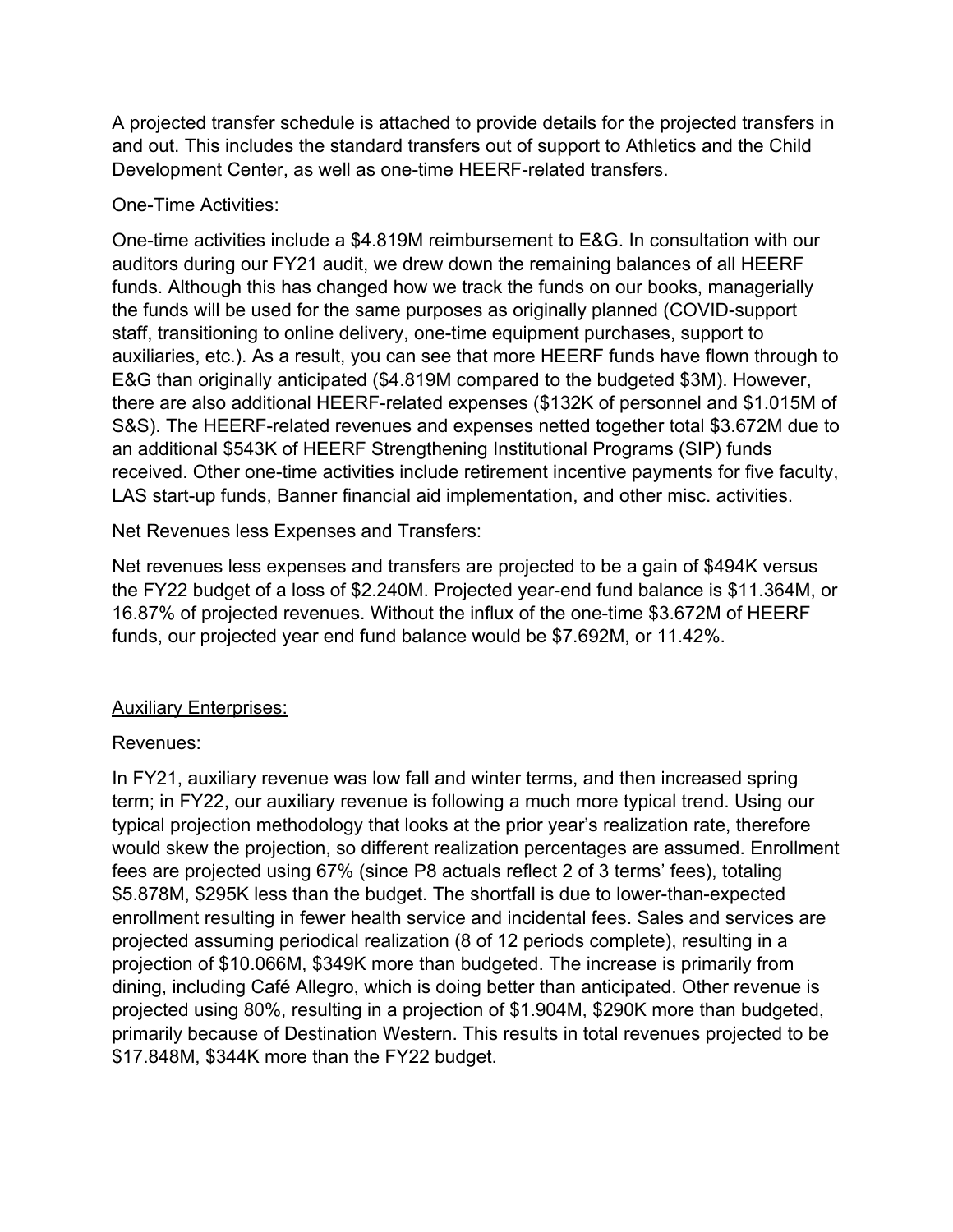# Expenses:

Total expenses are projected to be \$19.574M, \$225K more than the budget. Personnel is projected to be \$9.702M, \$225K more than the adjusted budget. Service and supplies are projected to come in on budget at \$9.872M, due to how atypical FY21 was, using that burn rate as a baseline for projections is not prudent.

Net Revenues less Expenses and Transfers:

Net revenues less expenses and transfers are projected to be a loss of \$635K compared to the FY22 budget of a loss of \$726K. Adding in the projected HEERF reimbursement of \$1.849M results in projected year end fund balance of \$5.567M.

# Designated Operations, Service Departments, Clearing Funds:

Revenues:

Total revenues are projected to be \$2.425M, \$151K over budget.

Expenses:

Total expenses are projected to be \$1.986M, \$343K less than the budget.

Net Revenues less Expenses and Transfers:

Net revenues less expenses and transfers are projected to be a gain of \$438K compared to the FY22 budget of a loss of \$56K. This resulted in projected year end fund balance of \$3.193M.

## STAFF RECOMMENDATION:

It is recommended that the Western Oregon University Finance and Administration Committee accept the FY22 Projected Year-End Report and the overall Management Report as of February 28, 2022.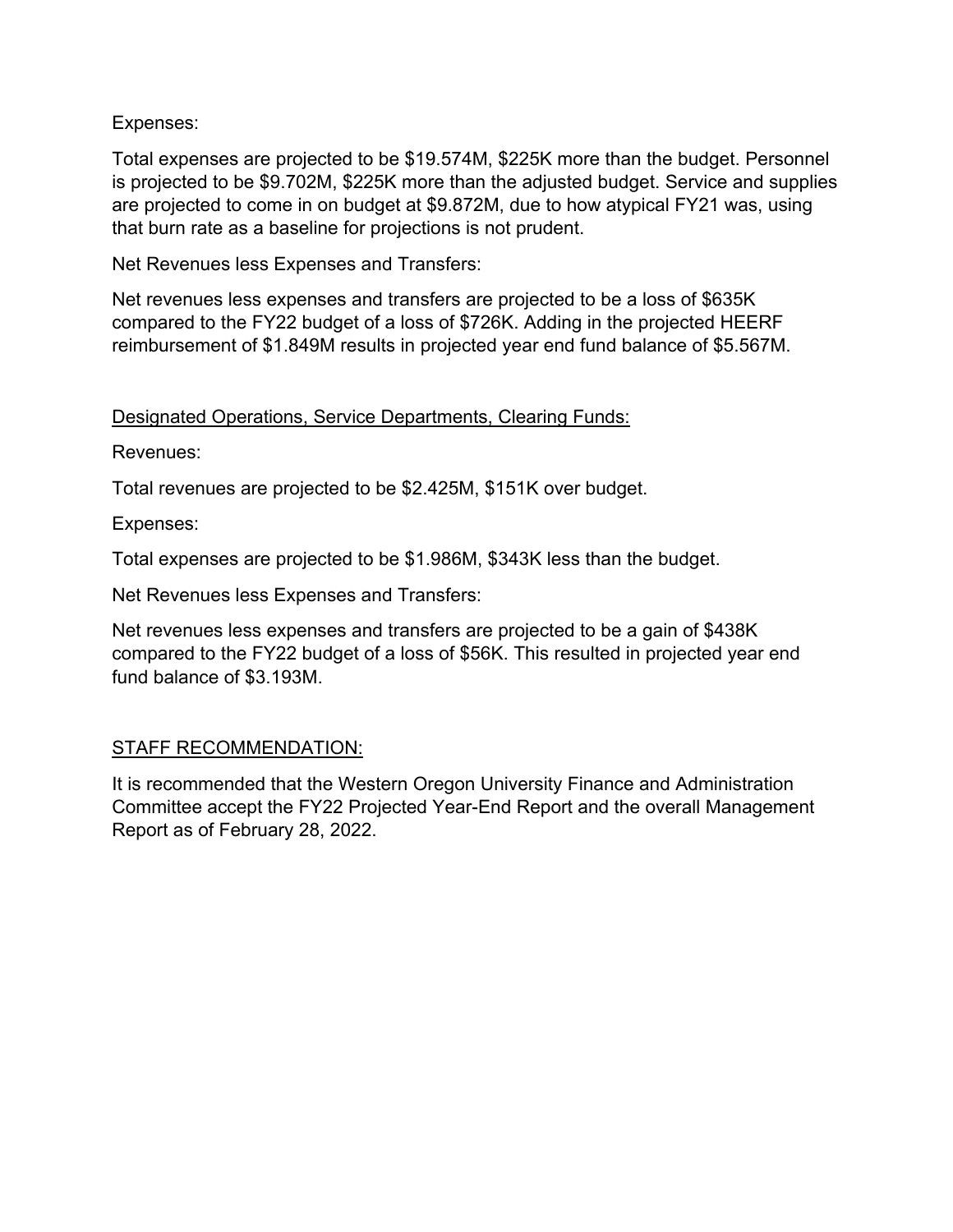### **P8 YTD Actual to Actual Variance**

#### **As of February 28, 2022 For the Fiscal Year Ended June 30, 2022**

(Unaudited, non-GAAP, for management purposes only) (in thousands)

|                                     |                          | <b>P8 FY21</b>     |                |           |                |          |                                                  |
|-------------------------------------|--------------------------|--------------------|----------------|-----------|----------------|----------|--------------------------------------------------|
|                                     | <b>P8 FY21</b>           | Realization/       | <b>P8 FY22</b> | P8 FY22 % | Variance       |          |                                                  |
|                                     | <b>Actuals</b>           | <b>Burn Rate %</b> | <b>Actuals</b> | of Budget | <b>Actuals</b> | %        | <b>Note</b>                                      |
| <b>Education &amp; General Fund</b> |                          |                    |                |           |                |          |                                                  |
| <b>Revenues</b>                     |                          |                    |                |           |                |          |                                                  |
| Tuition                             | 26,082                   |                    | 23,028         |           | (3,054)        |          | Decreased enrollment.                            |
| <b>Online Course Fees</b>           | 4,901                    |                    | 2,576          |           | (2, 325)       |          | Decrease in online courses.                      |
| <b>Other Fees</b>                   | 963                      |                    | 871            |           | (92)           |          |                                                  |
| Less: Fee Remissions                | (4, 873)                 |                    | (3, 192)       |           | 1,682          |          |                                                  |
| Net Student Fees & Tuition          | 27,072                   | 70.17%             | 23,283         | 72.15%    | (3,789)        | 1.98%    |                                                  |
| Government Resources & Allocations  | 25,180                   | 86.86%             | 25,935         | 83.70%    | 754            | $-3.15%$ | HECC higher allocation.                          |
| <b>Gift Grants and Contracts</b>    | 349                      | 38.01%             | 624            | 100.35%   | 276            | 62.34%   |                                                  |
| Other Revenue                       | 1,718                    | 59.98%             | 1,387          | 53.35%    | (331)          | $-6.63%$ |                                                  |
| <b>HEERF Reimbursements</b>         |                          |                    | 6,125          |           | 6,125          |          |                                                  |
| <b>Total Revenues</b>               | 54,320                   | 76.13%             | 57,354         | 86.27%    | 3,034          | 10.15%   |                                                  |
| <b>Expenses</b>                     |                          |                    |                |           |                |          |                                                  |
| Personnel                           | 35,163                   | 62.42%             | 34,486         | 60.24%    | (676)          | $-2.18%$ |                                                  |
| Service & Supplies                  | 3,635                    | 48.30%             | 5,821          | 58.08%    | 2,185          | 9.78%    | Spending trailed behind in FY21 due to pandemic. |
| <b>Capital Expense</b>              | 38                       | 29.61%             | 49             | 23.60%    | 12             | $-6.00%$ |                                                  |
| <b>HEERF-Related Personnel</b>      |                          |                    | 120            |           | 120            |          |                                                  |
| <b>HEERF-Related S&amp;S</b>        | $\overline{\phantom{0}}$ |                    | 515            |           | 515            |          |                                                  |
| <b>Total Expenses</b>               | 38,836                   | 60.69%             | 40,992         | 60.75%    | 2,156          | 0.06%    |                                                  |
| <b>Net Revenues less Expenses</b>   | 15,484                   |                    | 16,362         |           | 878            |          |                                                  |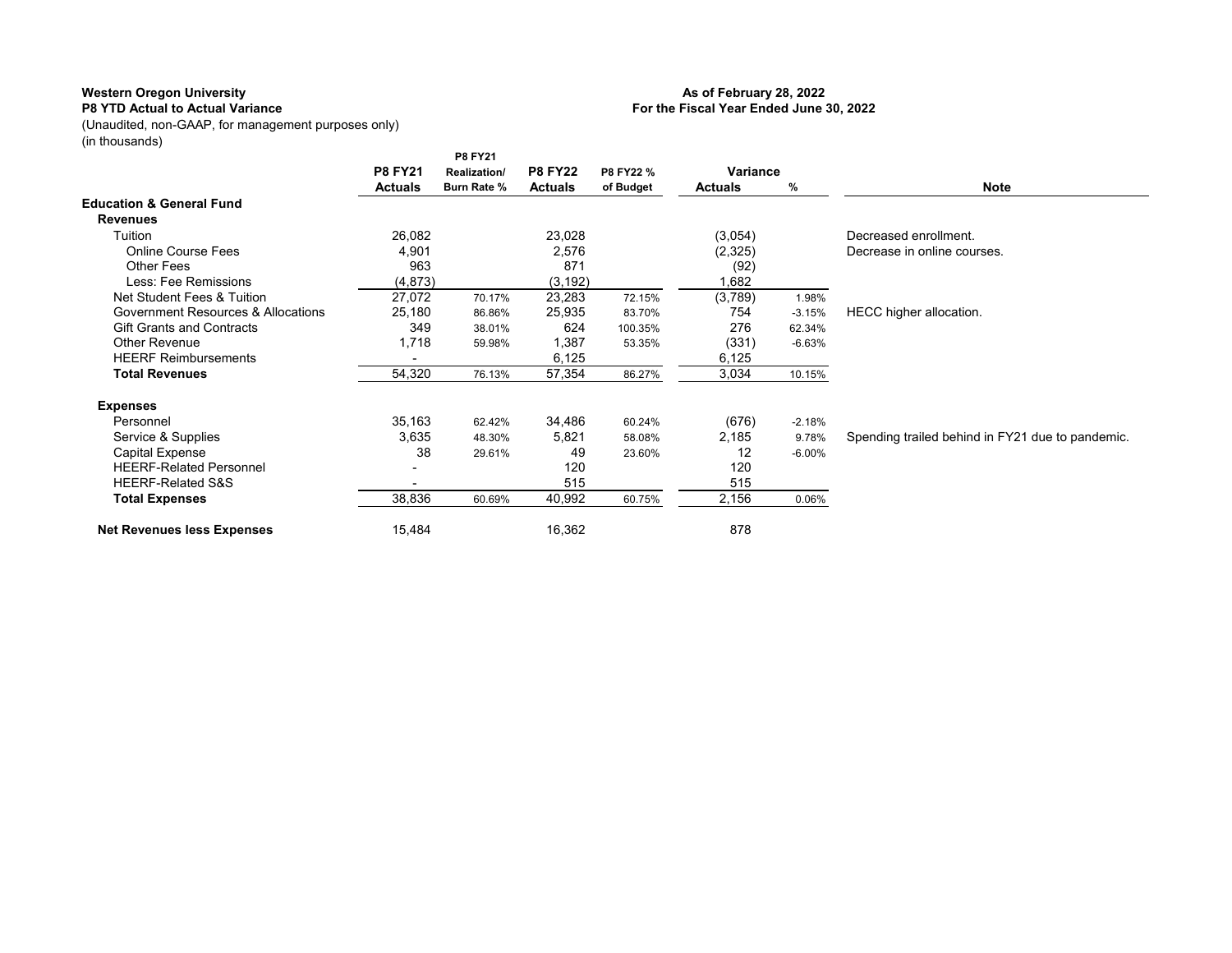### **P8 YTD Actual to Actual Variance**

#### **As of February 28, 2022 For the Fiscal Year Ended June 30, 2022**

(Unaudited, non-GAAP, for management purposes only) (in thousands)

|                                                                                      |                          | P8 FY21      |                |           |                          |           |                                                  |
|--------------------------------------------------------------------------------------|--------------------------|--------------|----------------|-----------|--------------------------|-----------|--------------------------------------------------|
|                                                                                      | <b>P8 FY21</b>           | Realization/ | <b>P8 FY22</b> | P8 FY22 % | Variance                 |           |                                                  |
|                                                                                      | <b>Actuals</b>           | Burn Rate %  | <b>Actuals</b> | of Budget | <b>Actuals</b>           | $\%$      | <b>Note</b>                                      |
| <b>Auxiliary Enterprises Funds</b>                                                   |                          |              |                |           |                          |           |                                                  |
| <b>Revenues</b>                                                                      |                          |              |                |           |                          |           |                                                  |
| <b>Enrollment Fees</b>                                                               | 832                      | 57.20%       | 3,938          | 63.79%    | 3,107                    | 6.60%     | Increase in on-campus courses & respective fees. |
| <b>Sales and Services</b>                                                            | 4,188                    | 63.31%       | 6,711          | 69.06%    | 2,523                    | 5.76%     |                                                  |
| <b>Other Revenue</b>                                                                 | 180                      | 10.22%       | 1,523          | 94.36%    | 1,343                    | 84.14%    |                                                  |
| <b>Total Revenues</b>                                                                | 5,200                    | 52.90%       | 12,172         | 69.54%    | 6,973                    | 16.64%    |                                                  |
| <b>Expenses</b>                                                                      |                          |              |                |           |                          |           |                                                  |
| Personnel                                                                            | 5,259                    | 64.59%       | 6,267          | 66.13%    | 1,008                    | 1.54%     |                                                  |
| Service & Supplies                                                                   | 4,433                    | 54.12%       | 6,046          | 61.25%    | 1,613                    | 7.13%     |                                                  |
| <b>Capital Expense</b>                                                               | $\overline{\phantom{a}}$ | 0.00%        | $\sim$         | 100.00%   | $\overline{\phantom{a}}$ | 100.00%   |                                                  |
| <b>Total Expenses</b>                                                                | 9,692                    | 59.22%       | 12,313         | 63.64%    | 2,621                    | 4.42%     |                                                  |
| <b>Net Revenues less Expenses</b>                                                    | (4, 493)                 |              | (141)          |           | 4,352                    |           |                                                  |
|                                                                                      |                          |              |                |           |                          |           |                                                  |
| <b>Designated Operations, Service Departments, Clearing Funds</b><br><b>Revenues</b> |                          |              |                |           |                          |           |                                                  |
| <b>Enrollment Fees</b>                                                               | 400                      | 1630.24%     | (7)            | $-6.44%$  | (407)                    | -1636.69% |                                                  |
| Sales and Services                                                                   | 58                       | 51.15%       | 90             | 70.79%    | 32                       | 19.65%    |                                                  |
| <b>Other Revenue</b>                                                                 | 1,078                    | 55.82%       | 1,256          | 61.74%    | 178                      | 5.92%     |                                                  |
| <b>Total Revenues</b>                                                                | 1,536                    | 74.24%       | 1,338          | 58.85%    | (198)                    | $-15.39%$ |                                                  |
| <b>Expenses</b>                                                                      |                          |              |                |           |                          |           |                                                  |
| Personnel                                                                            | 607                      | 65.68%       | 592            | 58.07%    | (15)                     | $-7.61%$  |                                                  |
| Service & Supplies                                                                   | 555                      | 70.00%       | 744            | 56.81%    | 190                      | $-13.18%$ |                                                  |
| <b>Capital Expense</b>                                                               | 0                        | 100.00%      | 21             | 100.00%   | 21                       | 0.00%     |                                                  |
| <b>Total Expenses</b>                                                                | 1,162                    | 67.67%       | 1,358          | 58.28%    | 196                      | $-9.39%$  |                                                  |
| <b>Net Revenues less Expenses</b>                                                    | 374                      |              | (19)           |           | (393)                    |           |                                                  |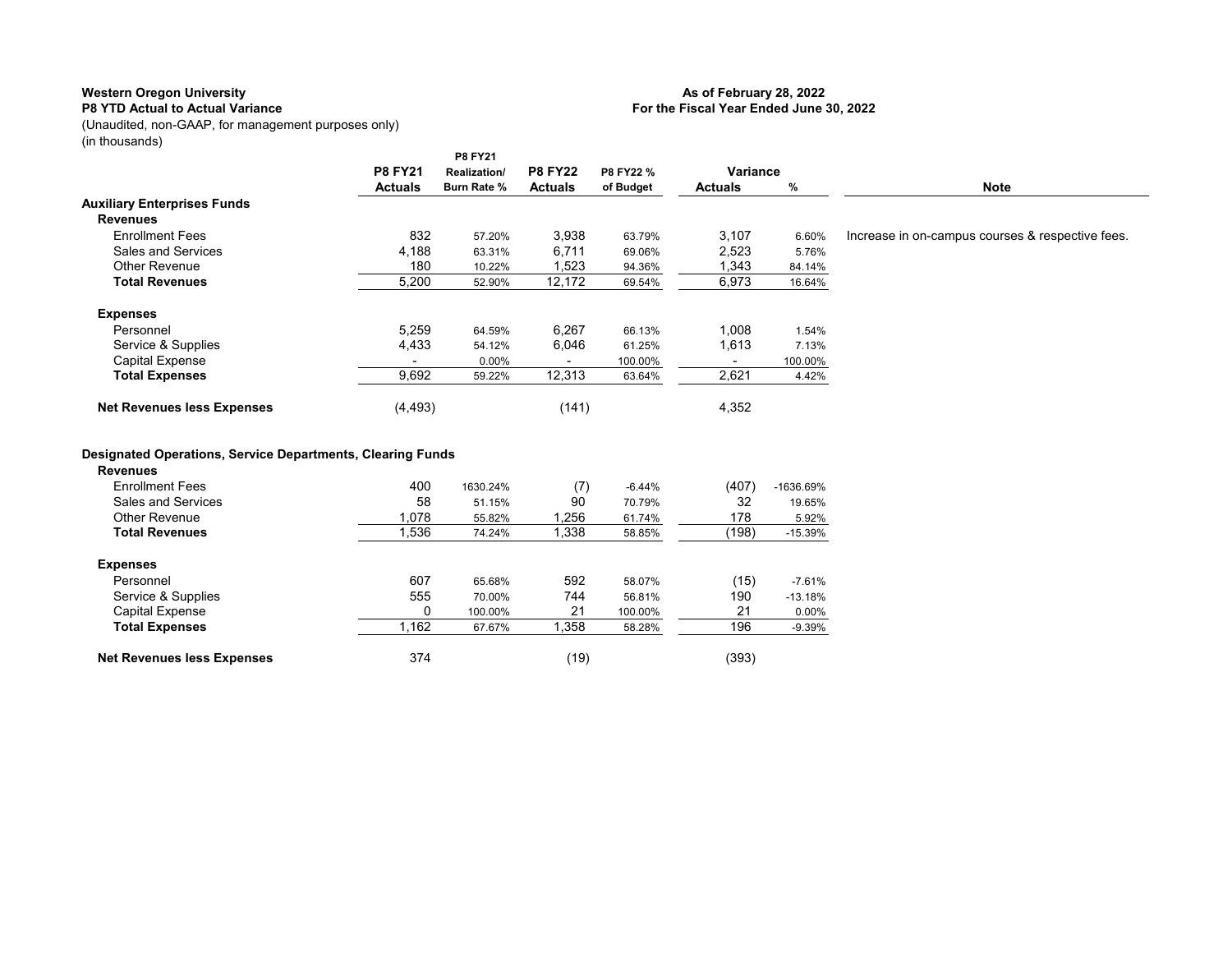#### **For the Fiscal Year Ended June 30, 2022 As of February 28, 2022**

**FY22 Projected Year-End** (Unaudited, non-GAAP, for management purposes only) (in thousands)

|                                             | FY21 Year-End<br><b>Actuals</b> | <b>FY22 Projected</b><br>Year-End | <b>FY22</b><br><b>Budget</b> | <b>Variance FY22</b><br><b>Projected Year-End</b><br>to Budget | <b>Note</b>                                |
|---------------------------------------------|---------------------------------|-----------------------------------|------------------------------|----------------------------------------------------------------|--------------------------------------------|
| <b>Education &amp; General Fund</b>         |                                 |                                   |                              |                                                                |                                            |
| <b>Recurring Operating Activities</b>       |                                 |                                   |                              |                                                                |                                            |
| Student Fees & Tuition (net of remissions)  | 38.582                          | 32,416                            | 32.272                       | 144                                                            |                                            |
| Government Resources & Allocations          | 28,990                          | 30,984                            | 30,984                       | $\overline{\phantom{a}}$                                       | Projection based on budget.                |
| <b>Gift Grants and Contracts</b>            | 918                             | 1.643                             | 622                          | 1,021                                                          |                                            |
| Other Revenue                               | 2,864                           | 2,313                             | 2,600                        | (287)                                                          |                                            |
| <b>Total Revenues</b>                       | 71,355                          | 67,355                            | 66,478                       | 877                                                            |                                            |
| Personnel                                   | 56,331                          | 56,253                            | 57,246                       | 993                                                            | Salvage savings.                           |
| Service & Supplies                          | 7,526                           | 10,213                            | 10,022                       | (192)                                                          | Projection based on FY19's S&S burn rate   |
| <b>Capital Expense</b>                      | 128                             | 167                               | 210                          | 43                                                             |                                            |
| <b>Total Expenses</b>                       | 63,985                          | 66,633                            | 67,477                       | 844                                                            |                                            |
| <b>Net Transfers</b>                        | 3,229                           | 3,300                             | 3,317                        | 17                                                             | Projection is based on transfer schedule.  |
| <b>Total Expenses and Transfers</b>         | 67,214                          | 69,933                            | 70,794                       | 861                                                            |                                            |
| <b>Operating Net Revenues less Expenses</b> | 4,141                           | (2,578)                           | (4, 316)                     | 1,738                                                          |                                            |
| <b>One-Time Activities</b>                  |                                 |                                   |                              |                                                                |                                            |
| <b>HEERF Reimbursement</b>                  | 2,400                           | 4,819                             | 3,000                        | 1,819                                                          | Received additional \$543K SIP HEERF award |
| <b>HEERF-Related Personnel</b>              |                                 | (132)                             |                              | (132)                                                          |                                            |
| <b>HEERF-Related S&amp;S</b>                |                                 | (1,015)                           |                              | (1,015)                                                        |                                            |
| Quasi Endowment                             | (850)                           | ٠                                 |                              |                                                                |                                            |
| Other                                       | (1,061)                         | (600)                             | (924)                        | 324                                                            | Projection based on budget.                |
| <b>Total One-Time Activities</b>            | 489                             | 3,072                             | 2,076                        | 996                                                            |                                            |
| <b>Total Net Revenues less Expenses</b>     | 4,630                           | 494                               | (2, 240)                     | 2,734                                                          |                                            |
| Fund Balance at the Beginning of the Year   | 6,240                           | 10,870                            | 10,870                       |                                                                |                                            |
| Fund Balance at the End of the Year         | 10,870                          | 11,364                            | 8,630                        |                                                                |                                            |
| Fund Balance as a Percentage of Revenues    | 15.23%                          | 16.87%                            | 12.98%                       |                                                                |                                            |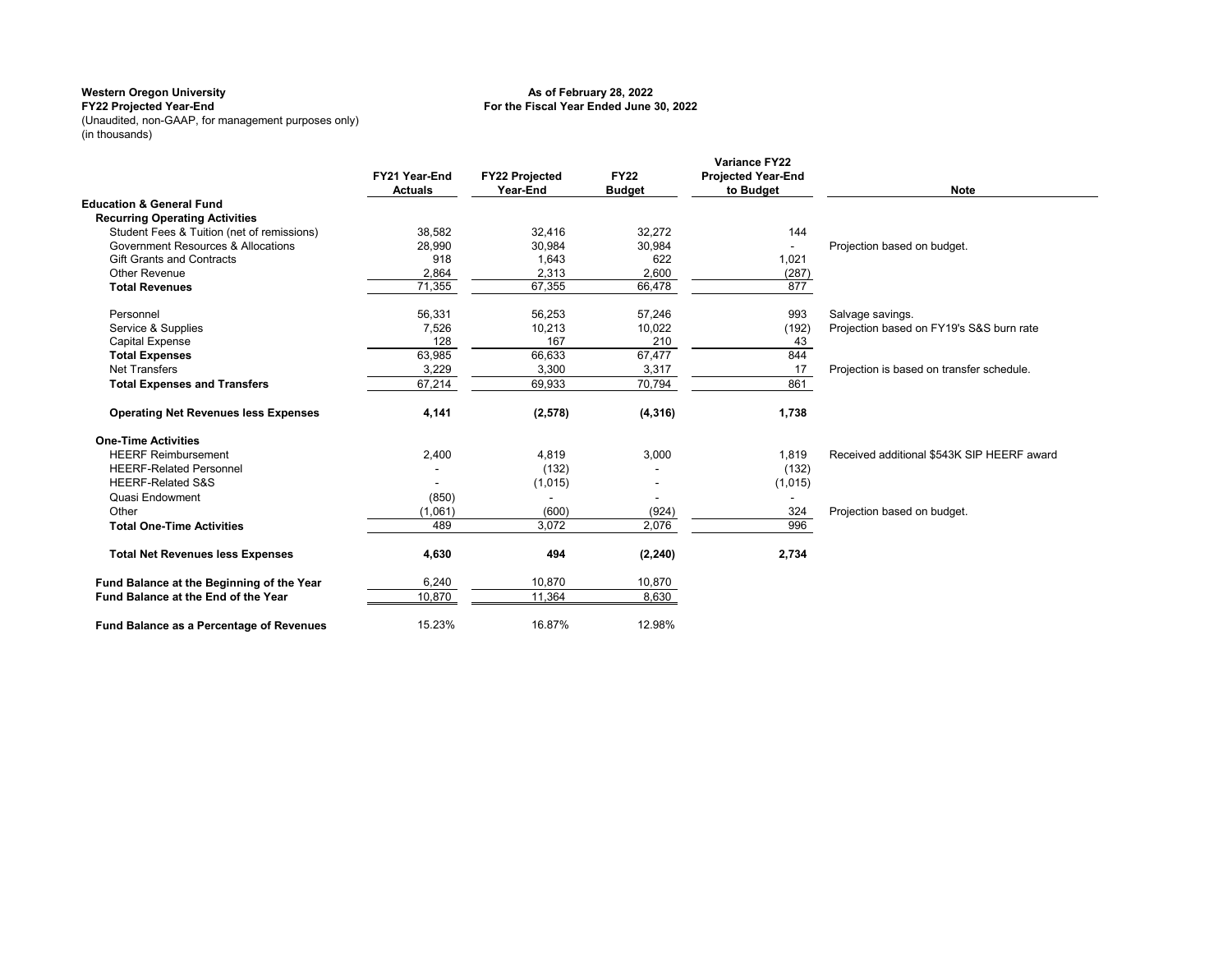#### **For the Fiscal Year Ended June 30, 2022 As of February 28, 2022**

**FY22 Projected Year-End** (Unaudited, non-GAAP, for management purposes only) (in thousands)

|                                                            |                |                       |                          | <b>Variance FY22</b>      |                                           |
|------------------------------------------------------------|----------------|-----------------------|--------------------------|---------------------------|-------------------------------------------|
|                                                            | FY21 Year-End  | <b>FY22 Projected</b> | <b>FY22</b>              | <b>Projected Year-End</b> |                                           |
|                                                            | <b>Actuals</b> | Year-End              | <b>Budget</b>            | to Budget                 | <b>Note</b>                               |
| <b>Auxiliary Enterprises Funds</b>                         |                |                       |                          |                           |                                           |
| <b>Enrollment Fees</b>                                     | 1,454          | 5,878                 | 6,174                    | (295)                     | Assumes 2/3 realization                   |
| Sales and Services                                         | 6,615          | 10,066                | 9,716                    | 349                       | Assumes periodical realization            |
| <b>Other Revenue</b>                                       | 1,760          | 1,904                 | 1,614                    | 290                       | Assumes 80% realization                   |
| <b>Total Revenues</b>                                      | 9,829          | 17,848                | 17,504                   | 344                       |                                           |
| Personnel                                                  | 8,142          | 9,702                 | 9,477                    | (225)                     |                                           |
| Service & Supplies                                         | 8,192          | 9,872                 | 9,872                    | $\overline{\phantom{a}}$  | Projection based on budget.               |
| <b>Capital Expense</b>                                     | 32             | 0                     | $\overline{\phantom{a}}$ | $\sim$                    |                                           |
| <b>Total Expenses</b>                                      | 16,365         | 19,574                | 19,349                   | (225)                     |                                           |
| <b>Net Transfers</b>                                       | (3,798)        | (1,091)               | (1, 119)                 | (28)                      | Projection is based on transfer schedule. |
| <b>Total Expenses and Transfers</b>                        | 12,567         | 18,484                | 18,230                   | (254)                     |                                           |
| <b>Net Revenues less Expenses</b>                          | (2,738)        | (635)                 | (726)                    | 90                        |                                           |
| <b>HEERF Funds</b>                                         | 1,700          | 1,849                 |                          |                           |                                           |
| <b>Additions/Deductions to Fund Balance</b>                | (2, 178)       | (1,985)               |                          |                           |                                           |
| Fund Balance at the Beginning of the Year                  | 9,556          | 6,339                 |                          |                           |                                           |
| Fund Balance at the End of the Year                        | 6,339          | 5,567                 |                          |                           |                                           |
| Fund Balance as a Percentage of Revenues                   | 64.49%         | 31.19%                |                          |                           |                                           |
| Designated Operations, Service Departments, Clearing Funds |                |                       |                          |                           |                                           |
| <b>Enrollment Fees</b>                                     | 25             | (0)                   | 113                      | (114)                     |                                           |
| Sales and Services                                         | 113            | 175                   | 127                      | 49                        |                                           |
| Other Revenue                                              | 1,931          | 2,250                 | 2,034                    | 216                       |                                           |
| <b>Total Revenues</b>                                      | 2,069          | 2,425                 | 2,274                    | 151                       |                                           |
| Personnel                                                  | 925            | 901                   | 1,019                    | 118                       |                                           |
| Service & Supplies                                         | 792            | 1,064                 | 1,310                    | 247                       |                                           |
| <b>Capital Expense</b>                                     | $\sim$         | 21                    | $\sim$                   | (21)                      |                                           |
| <b>Total Expenses</b>                                      | 1,717          | 1,986                 | 2,329                    | 343                       |                                           |
| <b>Net Transfers</b>                                       | (56)           |                       |                          | $\sim$                    | Projection is based on transfer schedule. |
| <b>Total Expenses and Transfers</b>                        | 1,661          | 1,987                 | 2,330                    | 343                       |                                           |
| <b>Net Revenues less Expenses</b>                          | 407            | 438                   | (56)                     | 463                       |                                           |
| <b>Additions/Deductions to Fund Balance</b>                | (342)          | (292)                 |                          |                           |                                           |
| Fund Balance at the Beginning of the Year                  | 2,982          | 3,047                 |                          |                           |                                           |
| Fund Balance at the End of the Year                        | 3,047          | 3,193                 |                          |                           |                                           |
| Fund Balance as a Percentage of Revenues                   | 147.29%        | 131.70%               |                          |                           |                                           |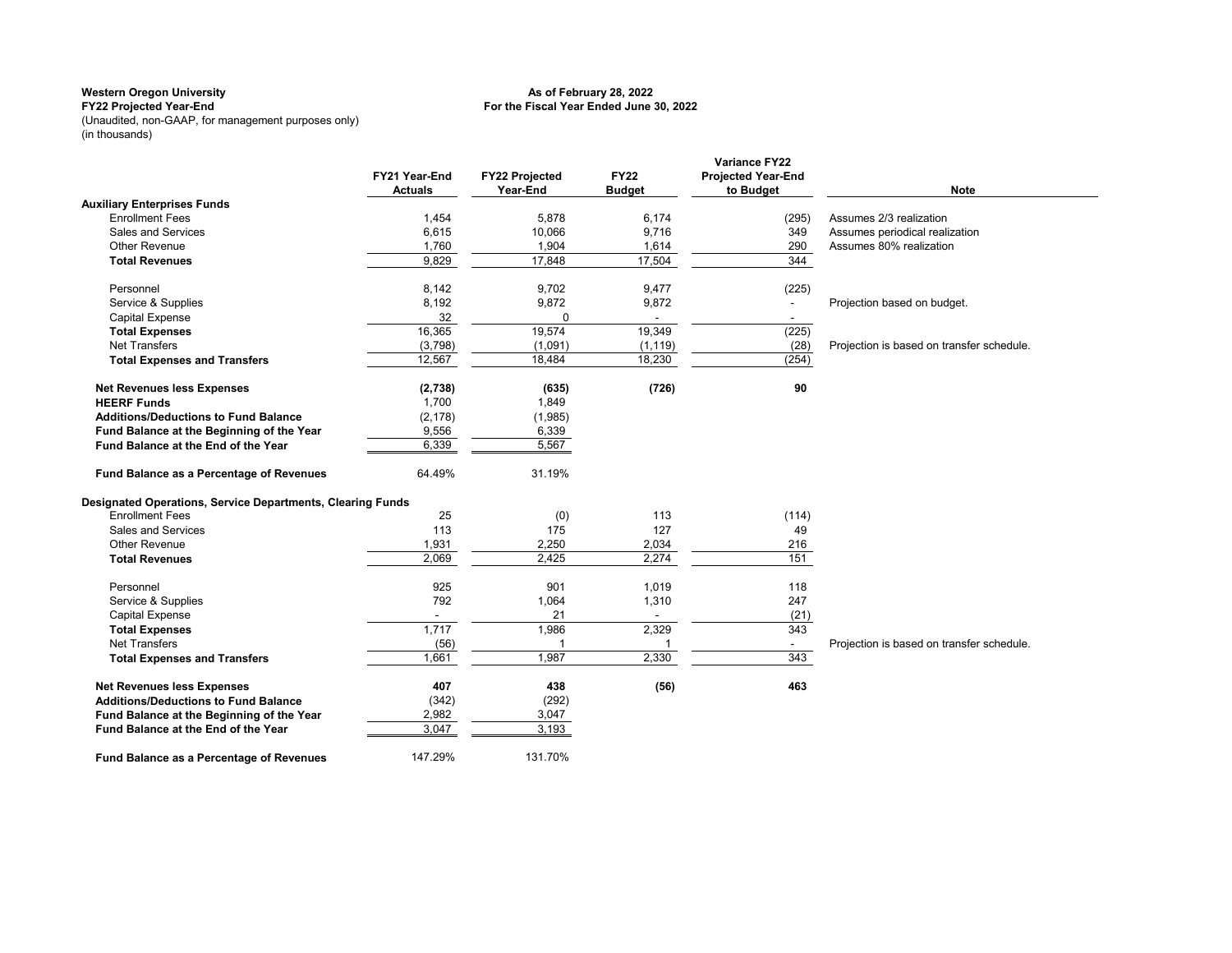**Transfers Schedule - Projected FY22**

(Unaudited, non-GAAP, for management purposes only)

|                              | E&G    |         | <b>Auxiliary</b> |           |        |         | Des Ops - Serv | <b>Plant fund</b> | Other | Total   |          |           |
|------------------------------|--------|---------|------------------|-----------|--------|---------|----------------|-------------------|-------|---------|----------|-----------|
|                              |        |         |                  |           |        |         |                | Dept.             |       |         |          |           |
| <b>Transfers In E&amp;G</b>  |        |         |                  |           |        |         |                |                   |       |         | (a)      |           |
| <b>Actual</b>                |        |         |                  |           |        |         |                |                   |       |         |          |           |
| <b>Upcoming</b>              |        |         |                  |           |        |         |                |                   |       |         | 8,893    | 8,893     |
| <b>Transfers Out E&amp;G</b> |        |         |                  |           | (a)    | (b)     | (c)            | (d)               |       | (e)     | (a)      |           |
| <b>Actual</b>                |        |         |                  |           | 1,479  |         |                | 448,767           |       |         |          | 450,246   |
| <b>Upcoming</b>              |        |         |                  |           | 98,521 | 150,000 | 2,979,025      | 1,400,000         |       | 175,000 | 4,804    | 4,807,350 |
| <b>Transfers In AUX</b>      | (a)    | (b)     | (c)              | (d)       |        |         |                |                   |       |         |          |           |
| <b>Actual</b>                |        |         |                  | 448,767   |        |         |                |                   |       |         |          | 448,767   |
| <b>Upcoming</b>              | 98,521 | 150,000 | 2,979,025        | 1,400,000 |        |         |                |                   |       |         |          | 4,627,546 |
| <b>Transfers Out AUX</b>     |        |         |                  |           |        |         |                |                   |       | (f)     | (g)      |           |
| <b>Actual</b>                |        |         |                  |           |        |         |                |                   |       |         | 36,954   | 36,954    |
| <b>Upcoming</b>              |        |         |                  |           |        |         |                |                   |       | 174,069 | ,925,973 | 2,100,042 |
| <b>Transfers In DO, SD</b>   |        |         |                  |           |        |         |                |                   |       |         |          |           |
| <b>Actual</b>                |        |         |                  |           |        |         |                |                   |       |         |          |           |
| <b>Upcoming</b>              |        |         |                  |           |        |         |                |                   |       |         |          |           |
| <b>Transfers Out DO, SD</b>  |        |         |                  |           |        |         |                |                   |       |         | (h)      |           |
| <b>Actual</b>                |        |         |                  |           |        |         |                |                   |       |         |          |           |
| <b>Upcoming</b>              |        |         |                  |           |        |         |                |                   |       |         | 750      | 750       |

| Type | <b>Description</b>                                                                                |
|------|---------------------------------------------------------------------------------------------------|
| (a)  | Miscellaneous (endowment matches, student vaccine iniative, etc.)                                 |
| (b)  | Child Development Center support                                                                  |
| (c)  | Athletic operations support                                                                       |
| (d)  | <b>HEERF</b> support to auxiliaries                                                               |
| (e)  | Small-Scale Energy Loan Program debt service                                                      |
| (f)  | Student Engagement & Campus Recreation transfers to building/equipment reserves                   |
| (g)  | Misc. auxiliary transfers, including debt payments for Housing and Recreation Center Building Fee |
| (h)  | Misc. designated operations and service departments transfers                                     |
|      |                                                                                                   |